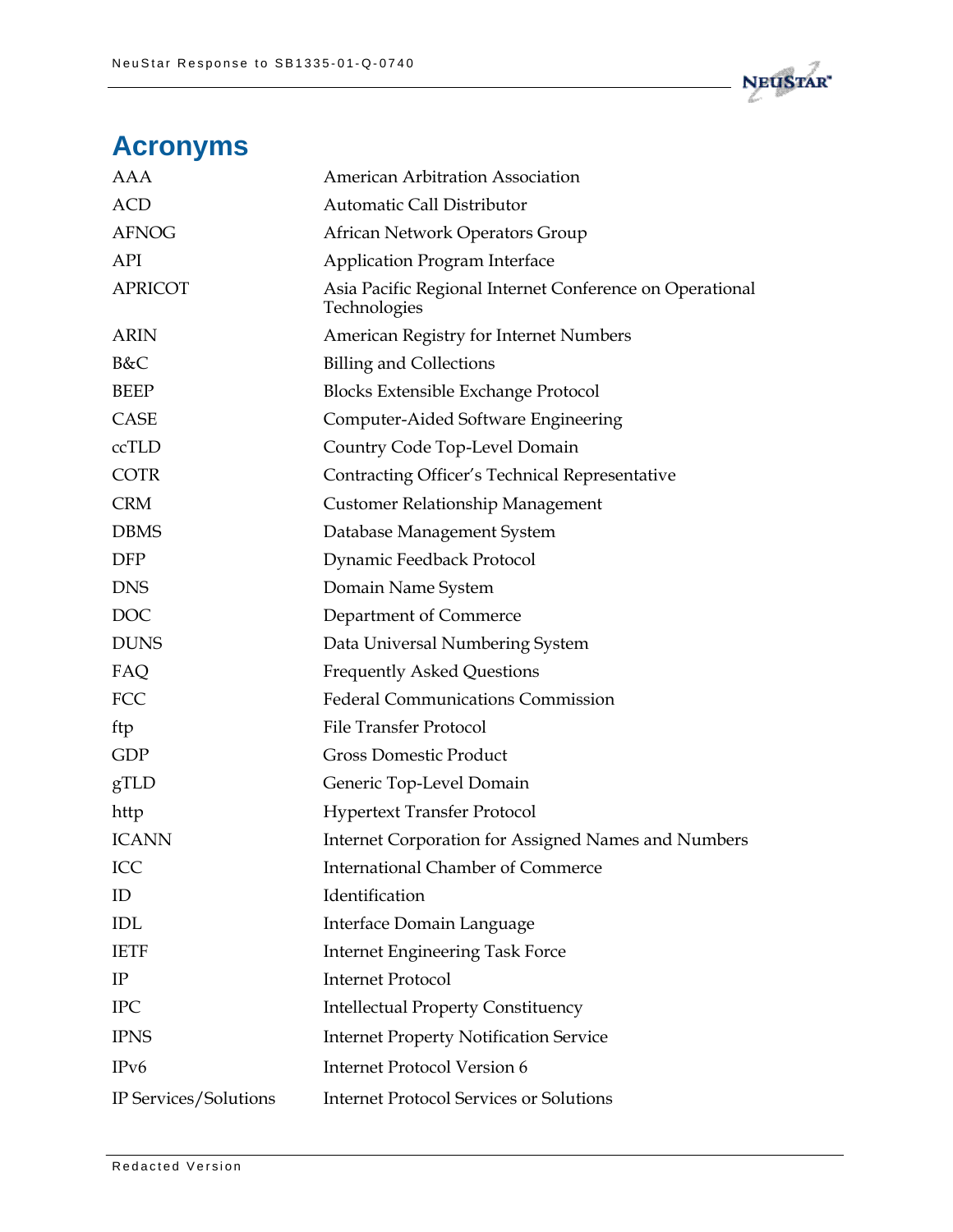

| Inter-State authority                                                                          |
|------------------------------------------------------------------------------------------------|
| <b>International Organization for Standards</b>                                                |
| <b>Internet Service Provider</b>                                                               |
| <b>Information Technology</b>                                                                  |
| <b>Interactive Voice Response</b>                                                              |
| Line of business                                                                               |
| Methods and Procedures                                                                         |
| <b>Monthly Operation Reviews</b>                                                               |
| Mean Time To Repair                                                                            |
| Needed Number Plus One for A Safety Factor                                                     |
| North American Numbering Plan Administrator                                                    |
| North American Network Operators Group                                                         |
| Nexus Dispute Policy                                                                           |
| National Institute of Standards and Technology                                                 |
| <b>Network Operations Center</b>                                                               |
| Number Portability Administration Center                                                       |
| Network Solutions, Inc.                                                                        |
| National Telecommunications and Information Administration                                     |
| Central Office Code (where N is a number greater than 1 and $X$ is a<br>number greater than 0) |
| <b>Online Transaction Processing</b>                                                           |
| Operational Test & Evaluation                                                                  |
| Pretty Good Privacy                                                                            |
| Public Key Infrastructure                                                                      |
| Point of Contact                                                                               |
| <b>Production Support Unit</b>                                                                 |
| <b>Quality Assurance</b>                                                                       |
| Rapid Application Development                                                                  |
| Redundant Array of Independent Disks                                                           |
| Registry Authentication Period                                                                 |
| <b>Request for Comment</b>                                                                     |
|                                                                                                |
| <b>Request for Quotation</b>                                                                   |
| Registry-Registrar Protocol                                                                    |
| Registrar Tool Kit                                                                             |
| Referral Whois protocol                                                                        |
|                                                                                                |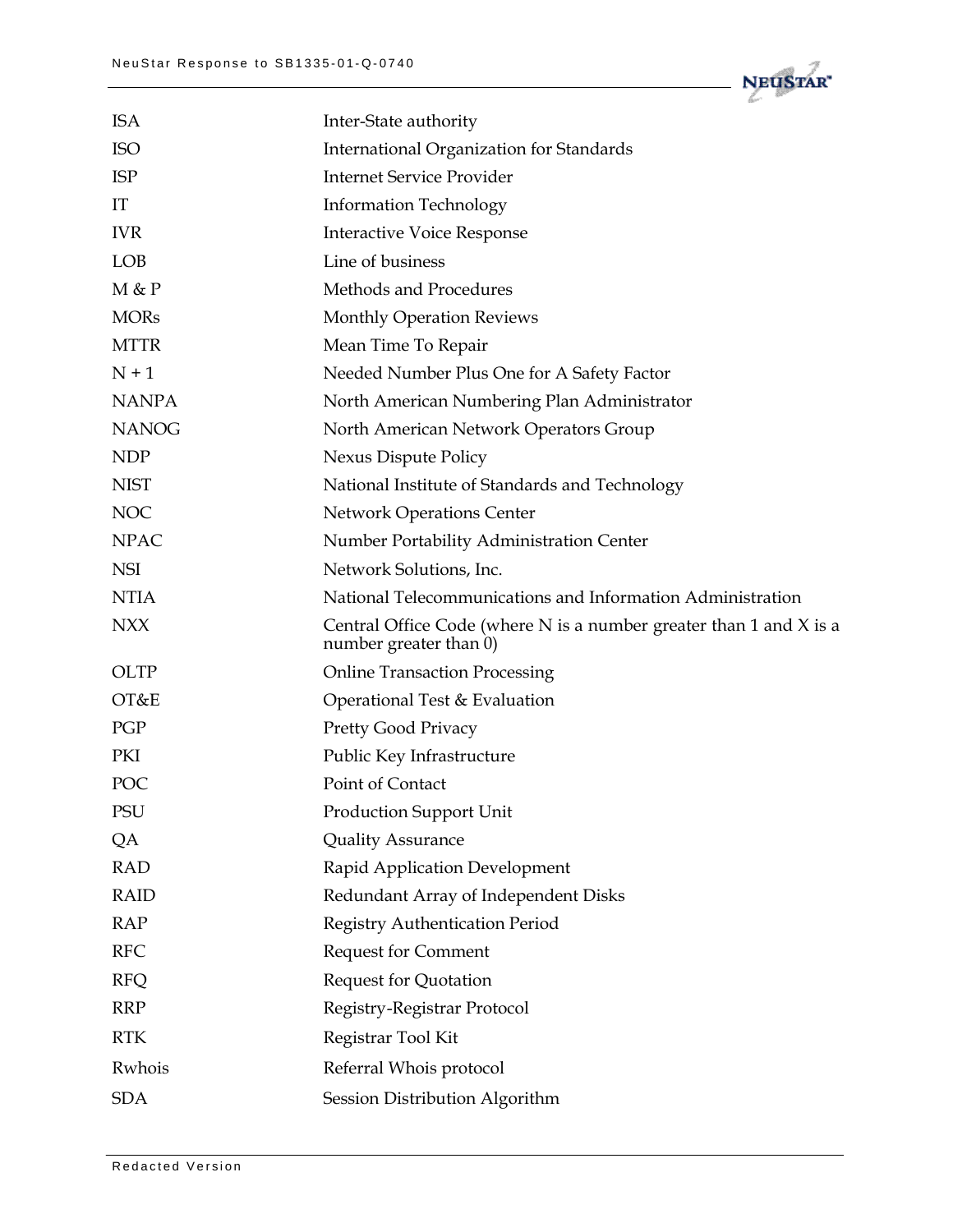

| <b>SDK</b>   | Software Development Kit                            |
|--------------|-----------------------------------------------------|
| <b>SIPNS</b> | Start-up Intellectual Property Notification Service |
| <b>SLA</b>   | Service Level Agreement                             |
| <b>SLD</b>   | Second-Level Domain                                 |
| <b>SMP</b>   | Symmetric Multiprocessing                           |
| <b>SMS</b>   | Service Management System                           |
| <b>SNMP</b>  | Simple Network Management Protocol                  |
| <b>SOW</b>   | <b>Statement of Work</b>                            |
| <b>SRS</b>   | <b>Shared Registration System</b>                   |
| <b>SSL</b>   | Secure Socket Layer                                 |
| SW-CMM       | Software Capability Maturity Model                  |
| <b>SUDRP</b> | Start-Up Dispute Resolution Policy                  |
| <b>TCP</b>   | <b>Transmission Control Protocol</b>                |
| <b>TLD</b>   | Top-Level Domain                                    |
| <b>TPC</b>   | <b>Transaction Processing Council</b>               |
| tpsC         | Transactions per second                             |
| <b>UAT</b>   | <b>User Acceptance Test</b>                         |
| <b>UDRP</b>  | Uniform Dispute Resolution Policy                   |
| US\$         | <b>United States dollars</b>                        |
| usDRP        | United States Dispute Resolution Policy             |
| usTLD        | us Top-Level Domain                                 |
| VoIP         | Voice over IP                                       |
| <b>VPN</b>   | Virtual Private Network                             |
| <b>WAP</b>   | <b>Wireless Application Protocol</b>                |
| <b>WIPO</b>  | World Intellectual Property Organization            |
| <b>WWW</b>   | World Wide Web                                      |
| <b>XML</b>   | eXtensible Markup Language                          |
| <b>XRP</b>   | eXtensible Registry Protocol                        |
|              |                                                     |